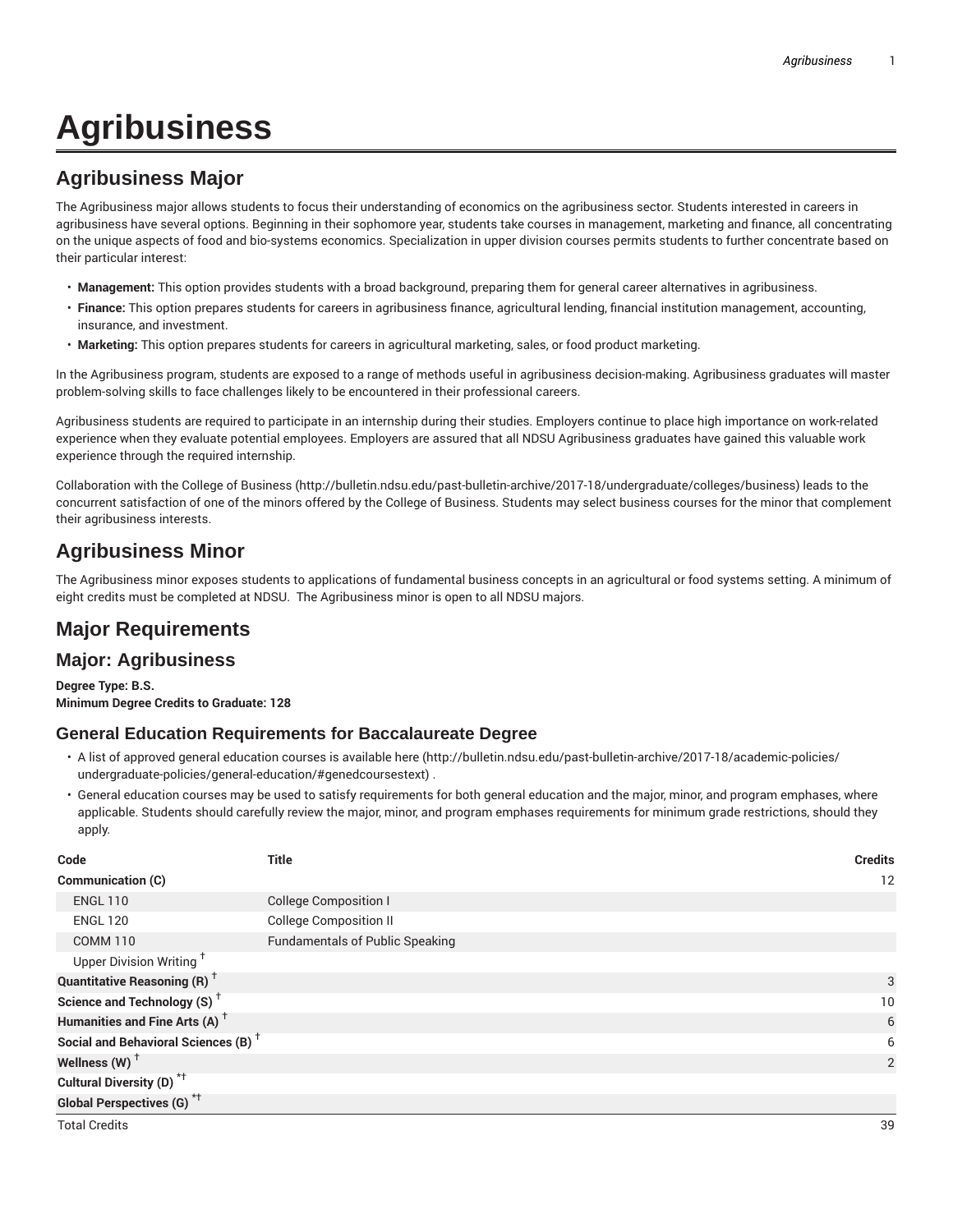- \* May be satisfied by completing courses in another General Education category.
- † May be satisfied with courses required in the major. Review major requirements to determine if a specific upper division writing course is required.

#### **Major Requirements**

| Code                                                           | Title                                                                                                                                                                                                                                                                           | <b>Credits</b> |
|----------------------------------------------------------------|---------------------------------------------------------------------------------------------------------------------------------------------------------------------------------------------------------------------------------------------------------------------------------|----------------|
| <b>Core Courses for Agribusiness:</b>                          |                                                                                                                                                                                                                                                                                 |                |
| <b>AGEC 242</b>                                                | Introduction to Agricultural Management                                                                                                                                                                                                                                         | 3              |
| <b>AGEC 244</b>                                                | <b>Agricultural Marketing</b>                                                                                                                                                                                                                                                   | 3              |
| <b>AGEC 246</b>                                                | Introduction to Agricultural Finance                                                                                                                                                                                                                                            | 3              |
| <b>AGEC 339</b>                                                | <b>Quantitative Methods &amp; Decision Making</b>                                                                                                                                                                                                                               | 3              |
| <b>AGEC 344</b>                                                | <b>Agricultural Price Analysis</b>                                                                                                                                                                                                                                              | 3              |
| <b>AGEC 346</b>                                                | <b>Applied Risk Analysis</b>                                                                                                                                                                                                                                                    | 3              |
| <b>AGEC 397</b>                                                | Fe/Coop Ed/Internship                                                                                                                                                                                                                                                           | $1 - 3$        |
| <b>AGEC 445</b>                                                | Agribusiness Industrial Strategy (capstone)                                                                                                                                                                                                                                     | 3              |
| <b>ECON 201</b>                                                | Principles of Microeconomics (May satisfy general education category B)                                                                                                                                                                                                         | 3              |
| <b>ECON 202</b>                                                | Principles of Macroeconomics (May satisfy general education category B)                                                                                                                                                                                                         | 3              |
| <b>ECON 341</b>                                                | Intermediate Microeconomics                                                                                                                                                                                                                                                     | 3              |
| <b>ECON 343</b>                                                | Intermediate Macroeconomics                                                                                                                                                                                                                                                     | 3              |
| <b>Accounting:</b>                                             |                                                                                                                                                                                                                                                                                 |                |
| ACCT 200                                                       | Elements of Accounting I                                                                                                                                                                                                                                                        | 3              |
| ACCT 201                                                       | <b>Elements of Accounting II</b>                                                                                                                                                                                                                                                | 3              |
| <b>Agriculture Science &amp; Technology:</b>                   |                                                                                                                                                                                                                                                                                 | 9              |
| minor from within the College of AFSNR.                        | Complete nine (9) credits from two (2) areas in the College of AFSNR other than Agribusiness & Applied Economics. (Includes: ASM, ANSC,<br>ABEN, CFS, ENT, MICR, NRM, PPTH, PLSC, RNG, SOIL & VETS.) EXCEPTION - All 9 credits may be in the same area if a student completes a |                |
|                                                                | Areas of Specialization: Select one of the Areas of Specialization listed below.                                                                                                                                                                                                | 6              |
| <b>Additional Requirements for Agribusiness</b>                |                                                                                                                                                                                                                                                                                 |                |
| <b>AGRI 150</b>                                                | Agriculture Orientation                                                                                                                                                                                                                                                         | 1              |
| <b>AGRI 189</b>                                                | Skills for Academic Success <sup>1</sup>                                                                                                                                                                                                                                        | 1              |
| MIS 116                                                        | Business Use of Computers (May satisfy general education category S)                                                                                                                                                                                                            | 3              |
| <b>Communication Requirement: Select one of the following:</b> |                                                                                                                                                                                                                                                                                 | 3              |
| <b>COMM 212</b>                                                | Interpersonal Communication                                                                                                                                                                                                                                                     |                |
| <b>COMM 216</b>                                                | Intercultural Communication (Gen Ed B/D)                                                                                                                                                                                                                                        |                |
| <b>COMM 308</b>                                                | <b>Business and Professional Speaking</b>                                                                                                                                                                                                                                       |                |
| <b>COMM 315</b>                                                | <b>Small Group Communication</b>                                                                                                                                                                                                                                                |                |
| <b>COMM 383</b>                                                |                                                                                                                                                                                                                                                                                 |                |
| <b>Math Requirement:</b>                                       | Organizational Communication I                                                                                                                                                                                                                                                  |                |
| <b>MATH 144</b>                                                | Mathematics for Business (or any higher math)                                                                                                                                                                                                                                   |                |
| <b>STAT 330</b>                                                | Introductory Statistics (May satisfy general education category R)                                                                                                                                                                                                              | 4<br>3         |
|                                                                |                                                                                                                                                                                                                                                                                 |                |
| <b>STAT 331</b><br>or ECON 410                                 | <b>Regression Analysis</b><br>Econometrics                                                                                                                                                                                                                                      | 2 or 3         |
|                                                                |                                                                                                                                                                                                                                                                                 | 19-24          |
| <b>Minor Requirement</b>                                       | In addition to the requirements for the major in Agribusiness, students must complete a minor in Accounting (19 cr) or Business                                                                                                                                                 |                |
| Administration (24 cr).                                        |                                                                                                                                                                                                                                                                                 |                |
| <b>Total Credits</b>                                           |                                                                                                                                                                                                                                                                                 | 89-98          |
| Areas of Specialization: Select one                            |                                                                                                                                                                                                                                                                                 |                |
| Code                                                           | <b>Title</b>                                                                                                                                                                                                                                                                    | <b>Credits</b> |
| <b>Finance - 6 Credits</b>                                     |                                                                                                                                                                                                                                                                                 |                |
| <b>AGEC 446</b>                                                | Agribusiness Finance                                                                                                                                                                                                                                                            | 3              |
| Select one of the following:                                   |                                                                                                                                                                                                                                                                                 | 3              |
| <b>AGEC 347</b>                                                | <b>Principles of Real Estate</b>                                                                                                                                                                                                                                                |                |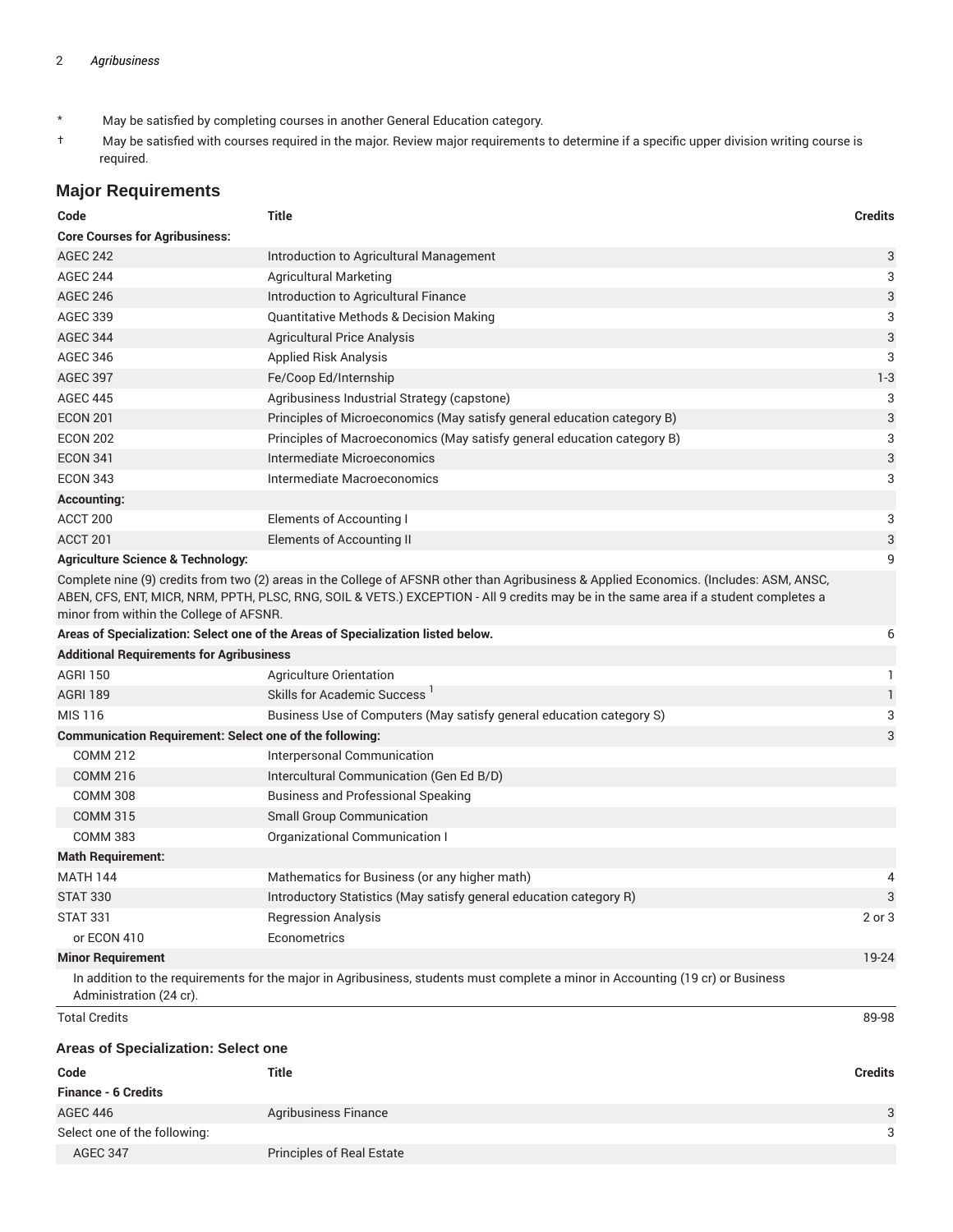| <b>AGEC 474</b>               | Cooperatives                                     |                |
|-------------------------------|--------------------------------------------------|----------------|
| <b>ECON 324</b>               | Money and Banking                                |                |
| <b>ECON 470</b>               | <b>Public Economics</b>                          |                |
| <b>Total Credits</b>          |                                                  | 6              |
| Code                          | <b>Title</b>                                     | <b>Credits</b> |
| <b>Management - 6 Credits</b> |                                                  |                |
| <b>MGMT 320</b>               | <b>Foundations of Management</b>                 | 3              |
| Select one of the following:  |                                                  | 3              |
| <b>AGEC 474</b>               | Cooperatives                                     |                |
| <b>AGEC 375</b>               | Applied Agricultural Law                         |                |
| <b>AGEC 378</b>               | Introduction to Transportation & Logistics       |                |
| <b>AGEC 472</b>               | <b>Advanced Logistical Analysis</b>              |                |
| <b>ECON 472</b>               | <b>International Trade</b>                       |                |
| <b>Total Credits</b>          |                                                  | 6              |
| Code                          | <b>Title</b>                                     | <b>Credits</b> |
| <b>Marketing - 6 Credits</b>  |                                                  |                |
| <b>AGEC 444</b>               | <b>Commodity Trading</b>                         | 3              |
| Select one of the following:  |                                                  | 3              |
| <b>AGEC 350</b>               | Agrisales                                        |                |
| <b>AGEC 474</b>               | Cooperatives                                     |                |
| <b>AGEC 450</b>               | National AgriMarketing Association (NAMA) I      |                |
| & AGEC 451                    | and National AgriMarketing Association (NAMA) II |                |
| <b>ECON 472</b>               | <b>International Trade</b>                       |                |

Total Credits 6

1 AGRI189 is only required for first-time, first-year students--A first-time, first-year student is defined as a student who has not yet completed a college course as a college student. Students that are not first-time, first-year students that either transfer into the university or change their major are not required to take AGRI 189.

#### **Degree Requirements and Notes**

• Students must earn, at least, a 2.00 cumulative GPA that is based on the courses that satisfy major requirements.

## **Minor Requirements**

### **Agribusiness Minor**

#### **Minor Requirements**

**Required Credits: 18**

| Code                                                         | Title                                                                            | <b>Credits</b> |
|--------------------------------------------------------------|----------------------------------------------------------------------------------|----------------|
| <b>Required Courses</b>                                      |                                                                                  |                |
| <b>ECON 201</b>                                              | <b>Principles of Microeconomics</b>                                              | 3              |
| Select two of the following:                                 |                                                                                  | 6              |
| <b>AGEC 242</b>                                              | Introduction to Agricultural Management                                          |                |
| <b>AGEC 244</b>                                              | <b>Agricultural Marketing</b>                                                    |                |
| AGEC 246                                                     | Introduction to Agricultural Finance                                             |                |
| Elective Courses: A minimum of 9 credits from the following: |                                                                                  | 9              |
| <b>ECON 341</b>                                              | Intermediate Microeconomics                                                      |                |
| AGEC                                                         | Any AGEC prefix courses numbered 242 or higher (excluding AGEC 397 and AGEC 496) |                |
| <b>Total Credits</b>                                         |                                                                                  | 18             |